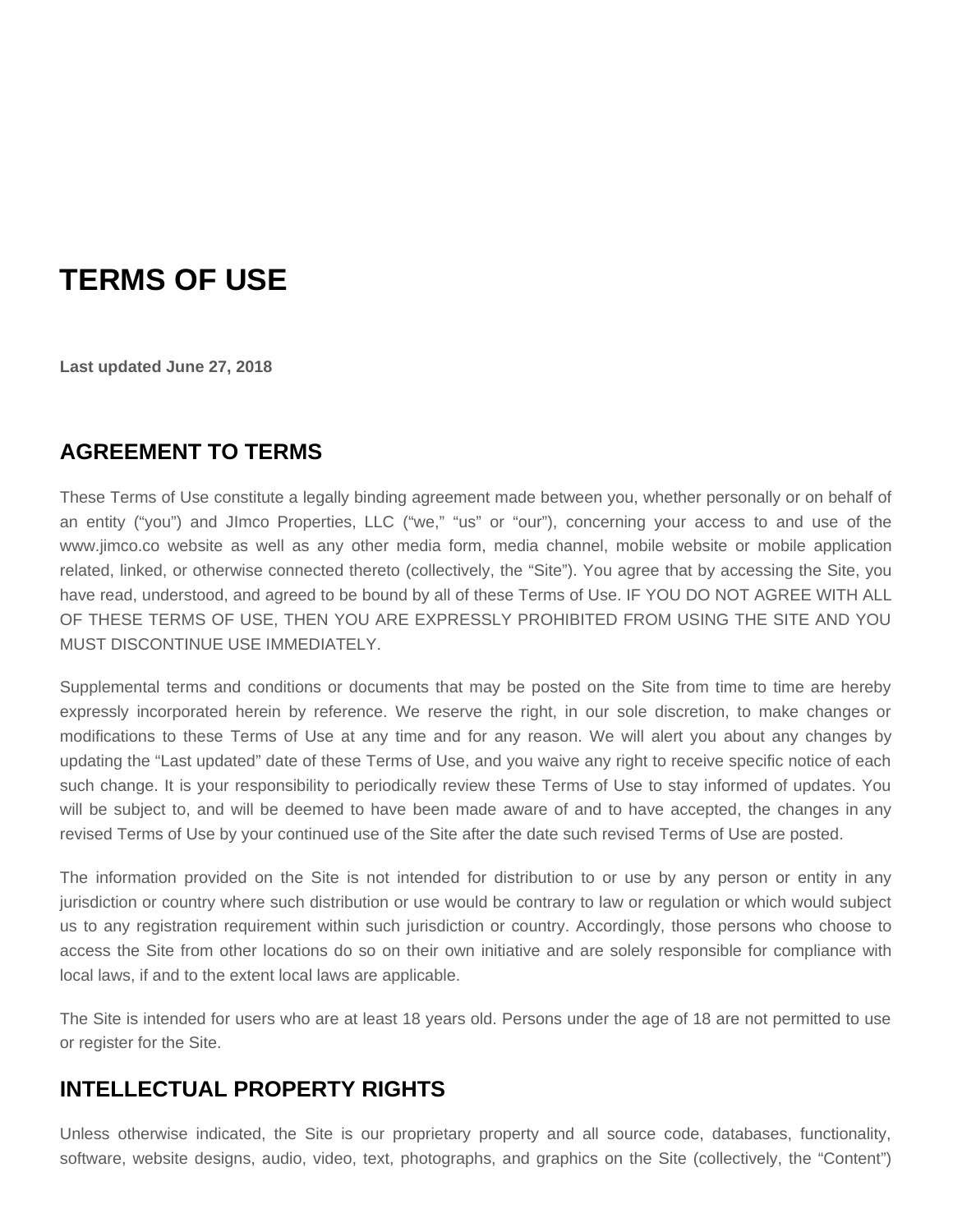and the trademarks, service marks, and logos contained therein (the "Marks") are owned or controlled by us or licensed to us, and are protected by copyright and trademark laws and various other intellectual property rights and unfair competition laws of the United States, foreign jurisdictions, and international conventions. The Content and the Marks are provided on the Site "AS IS" for your information and personal use only. Except as expressly provided in these Terms of Use, no part of the Site and no Content or Marks may be copied, reproduced, aggregated, republished, uploaded, posted, publicly displayed, encoded, translated, transmitted, distributed, sold, licensed, or otherwise exploited for any commercial purpose whatsoever, without our express prior written permission.

Provided that you are eligible to use the Site, you are granted a limited license to access and use the Site and to download or print a copy of any portion of the Content to which you have properly gained access solely for your personal, non-commercial use. We reserve all rights not expressly granted to you in and to the Site, the Content and the Marks.

### **USER REPRESENTATIONS**

By using the Site, you represent and warrant that: (1) all registration information you submit will be true, accurate, current, and complete; (2) you will maintain the accuracy of such information and promptly update such registration information as necessary; (3) you have the legal capacity and you agree to comply with these Terms of Use; (4) you are not a minor in the jurisdiction in which you reside; (5) you will not access the Site through automated or non-human means, whether through a bot, script, or otherwise; (6) you will not use the Site for any illegal or unauthorized purpose; and (7) your use of the Site will not violate any applicable law or regulation.

If you provide any information that is untrue, inaccurate, not current, or incomplete, we have the right to suspend or terminate your account and refuse any and all current or future use of the Site (or any portion thereof).

### **USER REGISTRATION**

You may be required to register with the Site. You agree to keep your password confidential and will be responsible for all use of your account and password. We reserve the right to remove, reclaim, or change a username you select if we determine, in our sole discretion, that such username is inappropriate, obscene, or otherwise objectionable.

### **PROHIBITED ACTIVITIES**

You may not access or use the Site for any purpose other than that for which we make the Site available. The Site may not be used in connection with any commercial endeavors except those that are specifically endorsed or approved by us.

As a user of the Site, you agree not to:

1. Systematically retrieve data or other content from the Site to create or compile, directly or indirectly, a collection, compilation, database, or directory without written permission from us.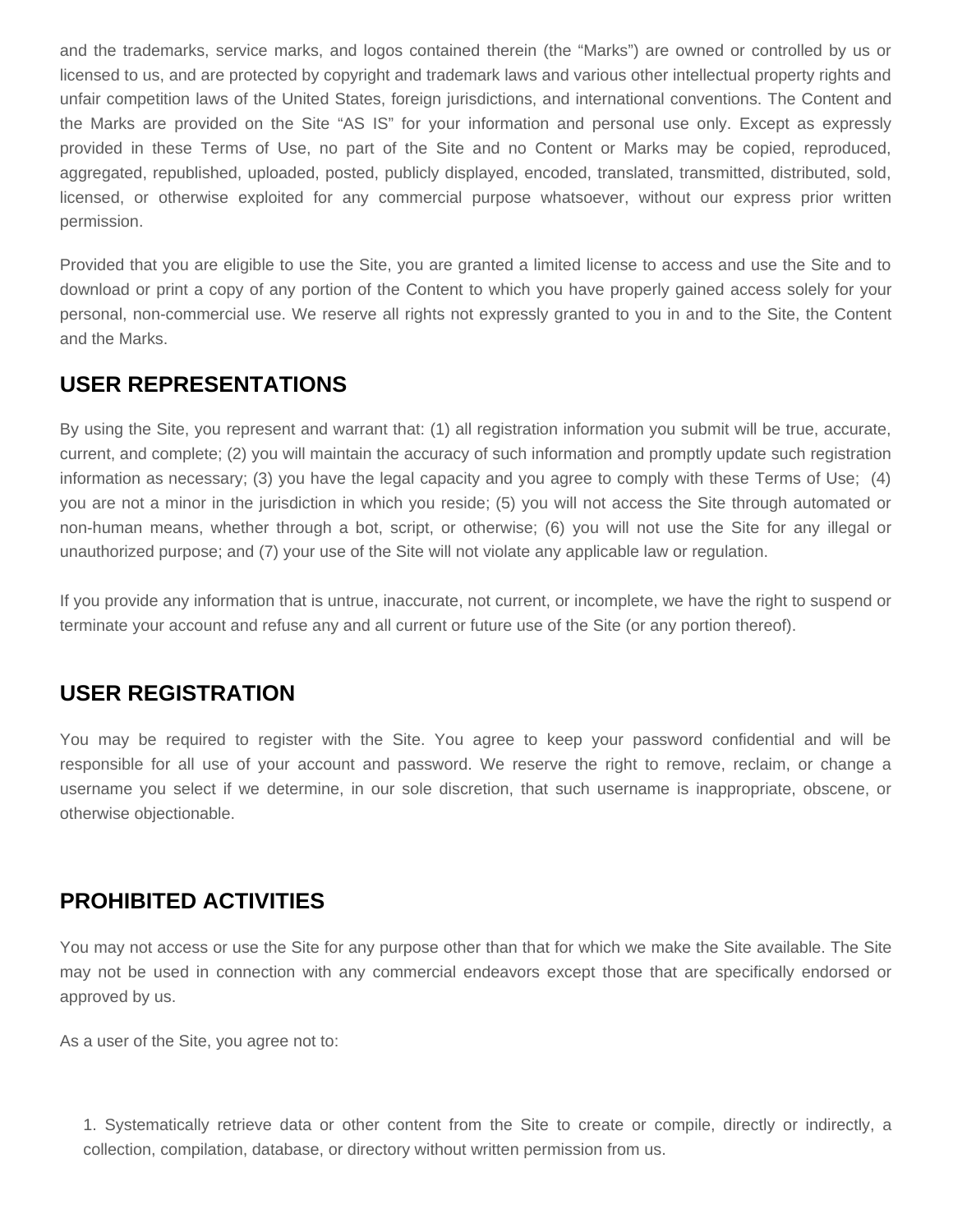2. Make any unauthorized use of the Site, including collecting usernames and/or email addresses of users by electronic or other means for the purpose of sending unsolicited email, or creating user accounts by automated means or under false pretenses.

3. Use a buying agent or purchasing agent to make purchases on the Site.

4. Use the Site to advertise or offer to sell goods and services.

5. Circumvent, disable, or otherwise interfere with security-related features of the Site, including features that prevent or restrict the use or copying of any Content or enforce limitations on the use of the Site and/or the Content contained therein.

6. Engage in unauthorized framing of or linking to the Site.

7. Trick, defraud, or mislead us and other users, especially in any attempt to learn sensitive account information such as user passwords.

8. Make improper use of our support services or submit false reports of abuse or misconduct.

9. Engage in any automated use of the system, such as using scripts to send comments or messages, or using any data mining, robots, or similar data gathering and extraction tools.

10. Interfere with, disrupt, or create an undue burden on the Site or the networks or services connected to the Site.

11. Attempt to impersonate another user or person or use the username of another user.

12. Sell or otherwise transfer your profile.

13. Use any information obtained from the Site in order to harass, abuse, or harm another person.

14. Use the Site as part of any effort to compete with us or otherwise use the Site and/or the Content for any revenue-generating endeavor or commercial enterprise.

15. Decipher, decompile, disassemble, or reverse engineer any of the software comprising or in any way making up a part of the Site.

16. Attempt to bypass any measures of the Site designed to prevent or restrict access to the Site, or any portion of the Site.

17. Harass, annoy, intimidate, or threaten any of our employees or agents engaged in providing any portion of the Site to you.

18. Delete the copyright or other proprietary rights notice from any Content.

19. Copy or adapt the Site's software, including but not limited to Flash, PHP, HTML, JavaScript, or other code.

20. Upload or transmit (or attempt to upload or to transmit) viruses, Trojan horses, or other material, including excessive use of capital letters and spamming (continuous posting of repetitive text), that interferes with any party's uninterrupted use and enjoyment of the Site or modifies, impairs, disrupts, alters, or interferes with the use, features, functions, operation, or maintenance of the Site.

21. Upload or transmit (or attempt to upload or to transmit) any material that acts as a passive or active information collection or transmission mechanism, including without limitation, clear graphics interchange formats ("gifs"), 1×1 pixels, web bugs, cookies, or other similar devices (sometimes referred to as "spyware" or "passive collection mechanisms" or "pcms").

22. Except as may be the result of standard search engine or Internet browser usage, use, launch, develop, or distribute any automated system, including without limitation, any spider, robot, cheat utility, scraper, or offline reader that accesses the Site, or using or launching any unauthorized script or other software.

23. Disparage, tarnish, or otherwise harm, in our opinion, us and/or the Site.

24. Use the Site in a manner inconsistent with any applicable laws or regulations.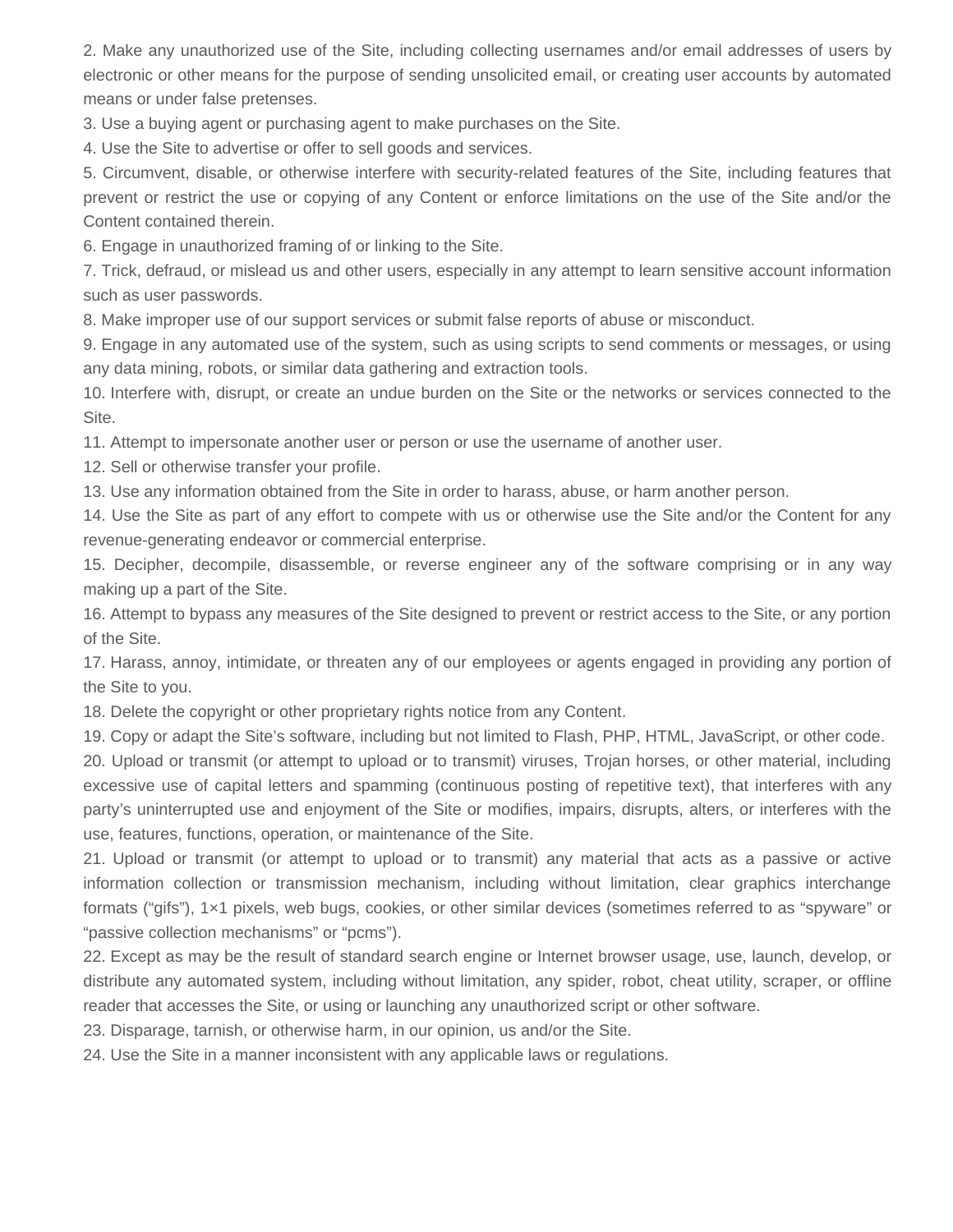### **SUBMISSIONS**

You acknowledge and agree that any questions, comments, suggestions, ideas, feedback, or other information regarding the Site ("Submissions") provided by you to us are non-confidential and shall become our sole property. We shall own exclusive rights, including all intellectual property rights, and shall be entitled to the unrestricted use and dissemination of these Submissions for any lawful purpose, commercial or otherwise, without acknowledgment or compensation to you. You hereby waive all moral rights to any such Submissions, and you hereby warrant that any such Submissions are original with you or that you have the right to submit such Submissions. You agree there shall be no recourse against us for any alleged or actual infringement or misappropriation of any proprietary right in your Submissions.

### **SITE MANAGEMENT**

We reserve the right, but not the obligation, to: (1) monitor the Site for violations of these Terms of Use; (2) take appropriate legal action against anyone who, in our sole discretion, violates the law or these Terms of Use, including without limitation, reporting such user to law enforcement authorities; (3) in our sole discretion and without limitation, refuse, restrict access to, limit the availability of, or disable (to the extent technologically feasible) any of your Contributions or any portion thereof; (4) in our sole discretion and without limitation, notice, or liability, to remove from the Site or otherwise disable all files and content that are excessive in size or are in any way burdensome to our systems; and (5) otherwise manage the Site in a manner designed to protect our rights and property and to facilitate the proper functioning of the Site.

# **PRIVACY POLICY**

We care about data privacy and security. Please review our Privacy Policy: **https://docs.wixstatic.com/ugd/5faafd\_edbe906ca4a74d09aaa3c29467d9cd6f.pdf**. By using the Site, you agree to be bound by our Privacy Policy, which is incorporated into these Terms of Use. Please be advised the Site is hosted in the United States. If you access the Site from the European Union, Asia, or any other region of the world with laws or other requirements governing personal data collection, use, or disclosure that differ from applicable laws in the United States, then through your continued use of the Site, you are transferring your data to the United States, and you expressly consent to have your data transferred to and processed in the United States. Further, we do not knowingly accept, request, or solicit information from children or knowingly market to children. Therefore, in accordance with the U.S. Children's Online Privacy Protection Act, if we receive actual knowledge that anyone under the age of 13 has provided personal information to us without the requisite and verifiable parental consent, we will delete that information from the Site as quickly as is reasonably practical.

#### **TERM AND TERMINATION**

These Terms of Use shall remain in full force and effect while you use the Site. WITHOUT LIMITING ANY OTHER PROVISION OF THESE TERMS OF USE, WE RESERVE THE RIGHT TO, IN OUR SOLE DISCRETION AND WITHOUT NOTICE OR LIABILITY, DENY ACCESS TO AND USE OF THE SITE (INCLUDING BLOCKING CERTAIN IP ADDRESSES), TO ANY PERSON FOR ANY REASON OR FOR NO REASON, INCLUDING WITHOUT LIMITATION FOR BREACH OF ANY REPRESENTATION, WARRANTY, OR COVENANT CONTAINED IN THESE TERMS OF USE OR OF ANY APPLICABLE LAW OR REGULATION. WE MAY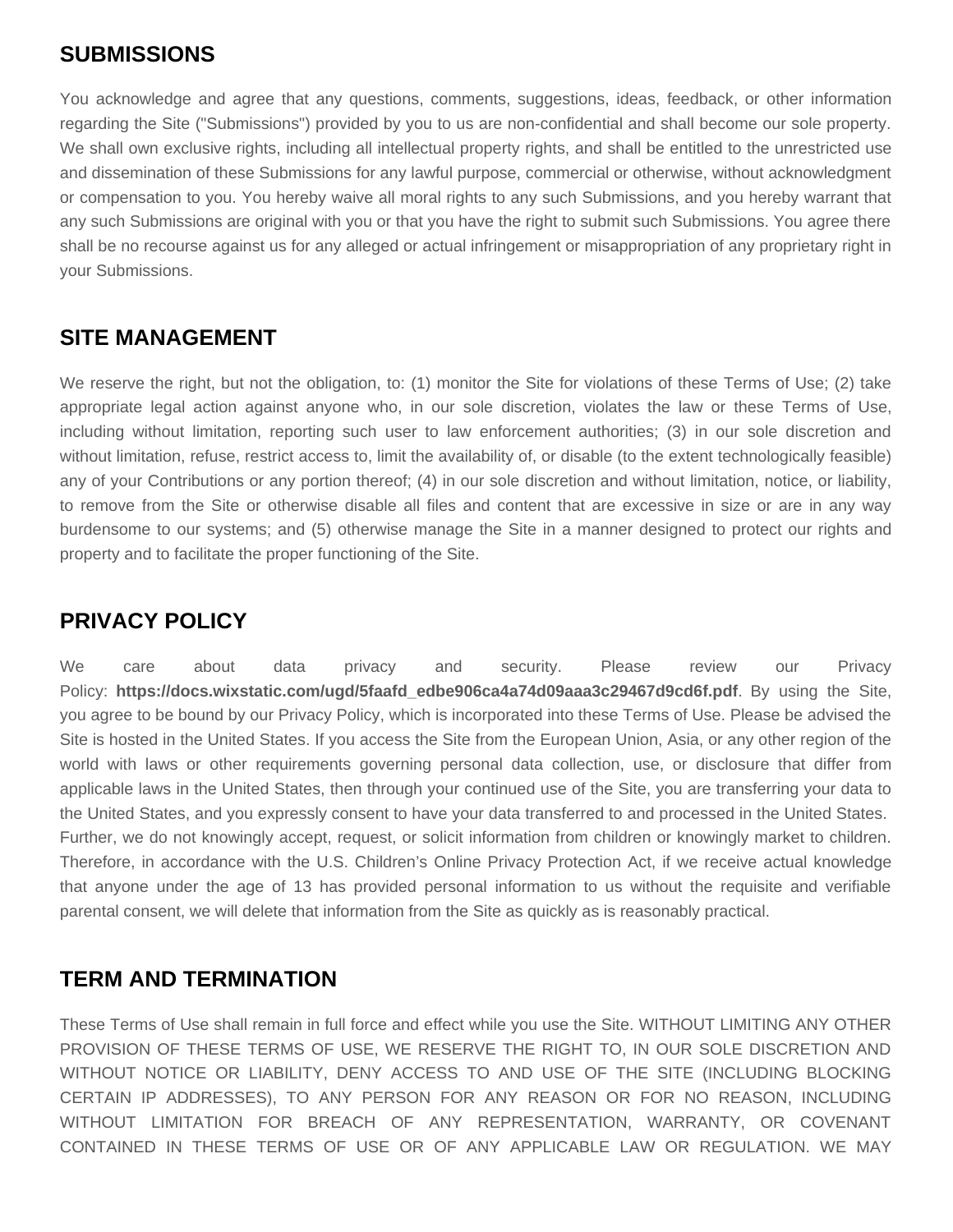TERMINATE YOUR USE OR PARTICIPATION IN THE SITE OR DELETE YOUR ACCOUNT AND ANY CONTENT OR INFORMATION THAT YOU POSTED AT ANY TIME, WITHOUT WARNING, IN OUR SOLE DISCRETION.

If we terminate or suspend your account for any reason, you are prohibited from registering and creating a new account under your name, a fake or borrowed name, or the name of any third party, even if you may be acting on behalf of the third party. In addition to terminating or suspending your account, we reserve the right to take appropriate legal action, including without limitation pursuing civil, criminal, and injunctive redress.

# **MODIFICATIONS AND INTERRUPTIONS**

We reserve the right to change, modify, or remove the contents of the Site at any time or for any reason at our sole discretion without notice. However, we have no obligation to update any information on our Site. We also reserve the right to modify or discontinue all or part of the Site without notice at any time. We will not be liable to you or any third party for any modification, price change, suspension, or discontinuance of the Site.

We cannot guarantee the Site will be available at all times. We may experience hardware, software, or other problems or need to perform maintenance related to the Site, resulting in interruptions, delays, or errors. We reserve the right to change, revise, update, suspend, discontinue, or otherwise modify the Site at any time or for any reason without notice to you. You agree that we have no liability whatsoever for any loss, damage, or inconvenience caused by your inability to access or use the Site during any downtime or discontinuance of the Site. Nothing in these Terms of Use will be construed to obligate us to maintain and support the Site or to supply any corrections, updates, or releases in connection therewith.

# **GOVERNING LAW**

These Terms of Use and your use of the Site are governed by and construed in accordance with the laws of the State of Ohio applicable to agreements made and to be entirely performed within the State of Ohio, without regard to its conflict of law principles.

# **DISPUTE RESOLUTION**

#### **Informal Negotiations**

To expedite resolution and control the cost of any dispute, controversy, or claim related to these Terms of Use (each a "Dispute" and collectively, the "Disputes") brought by either you or us (individually, a "Party" and collectively, the "Parties"), the Parties agree to first attempt to negotiate any Dispute (except those Disputes expressly provided below) informally for at least thirty (30) days before initiating arbitration. Such informal negotiations commence upon written notice from one Party to the other Party.

#### **Binding Arbitration**

If the Parties are unable to resolve a Dispute through informal negotiations, the Dispute (except those Disputes expressly excluded below) will be finally and exclusively resolved by binding arbitration. YOU UNDERSTAND THAT WITHOUT THIS PROVISION, YOU WOULD HAVE THE RIGHT TO SUE IN COURT AND HAVE A JURY TRIAL. The arbitration shall be commenced and conducted under the Commercial Arbitration Rules of the American Arbitration Association ("AAA") and, where appropriate, the AAA's Supplementary Procedures for Consumer Related Disputes ("AAA Consumer Rules"), both of which are available at the AAA website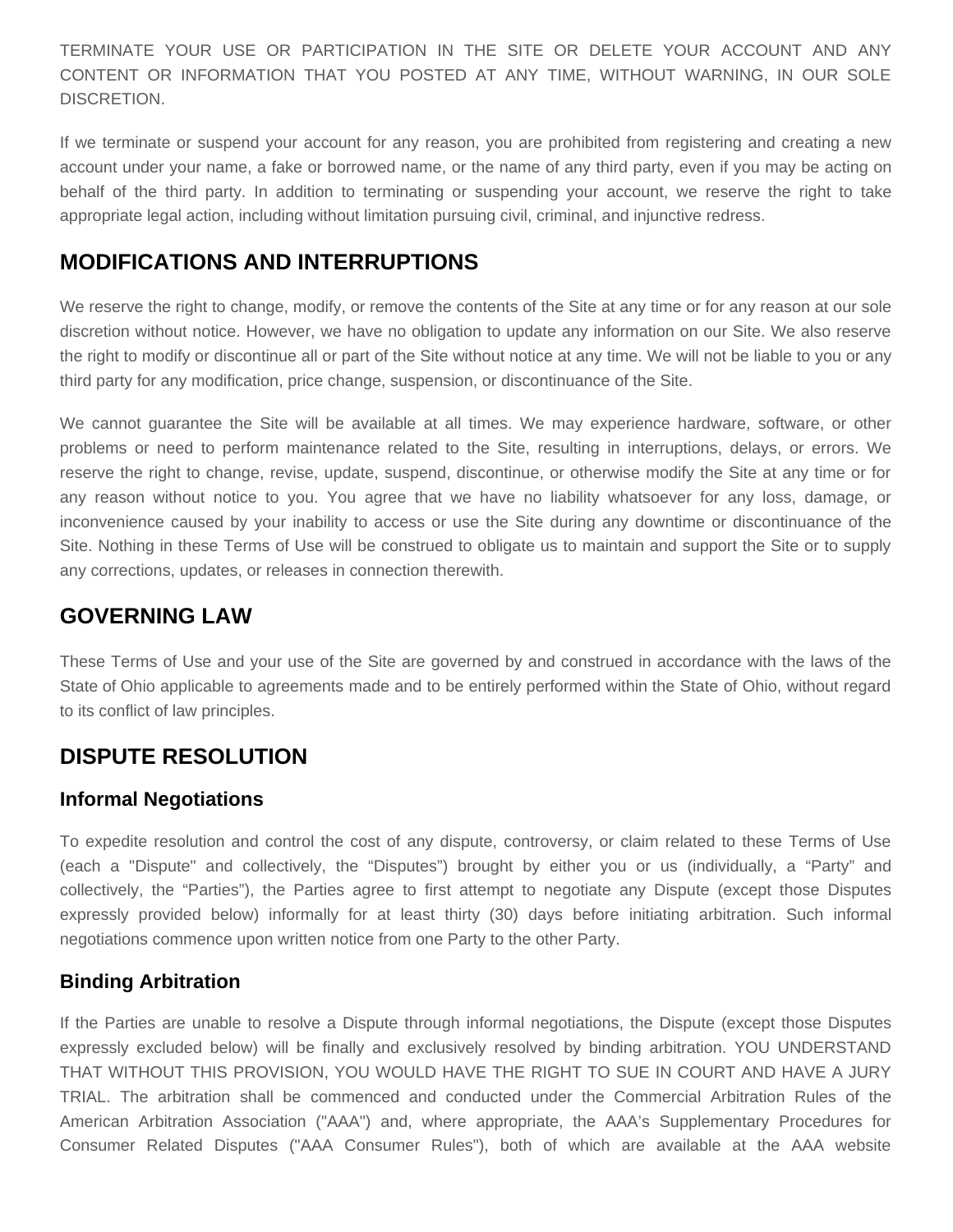www.adr.org. Your arbitration fees and your share of arbitrator compensation shall be governed by the AAA Consumer Rules and, where appropriate, limited by the AAA Consumer Rules. If such costs are determined to by the arbitrator to be excessive, we will pay all arbitration fees and expenses. The arbitration may be conducted in person, through the submission of documents, by phone, or online. The arbitrator will make a decision in writing, but need not provide a statement of reasons unless requested by either Party. The arbitrator must follow applicable law, and any award may be challenged if the arbitrator fails to do so. Except where otherwise required by the applicable AAA rules or applicable law, the arbitration will take place in United States County, Ohio. Except as otherwise provided herein, the Parties may litigate in court to compel arbitration, stay proceedings pending arbitration, or to confirm, modify, vacate, or enter judgment on the award entered by the arbitrator.

If for any reason, a Dispute proceeds in court rather than arbitration, the Dispute shall be commenced or prosecuted in the state and federal courts located in United States County, Ohio, and the Parties hereby consent to, and waive all defenses of lack of personal jurisdiction, and forum non conveniens with respect to venue and jurisdiction in such state and federal courts. Application of the United Nations Convention on Contracts for the International Sale of Goods and the the Uniform Computer Information Transaction Act (UCITA) are excluded from these Terms of Use.

In no event shall any Dispute brought by either Party related in any way to the Site be commenced more than one (1) years after the cause of action arose. If this provision is found to be illegal or unenforceable, then neither Party will elect to arbitrate any Dispute falling within that portion of this provision found to be illegal or unenforceable and such Dispute shall be decided by a court of competent jurisdiction within the courts listed for jurisdiction above, and the Parties agree to submit to the personal jurisdiction of that court.

#### **Restrictions**

The Parties agree that any arbitration shall be limited to the Dispute between the Parties individually. To the full extent permitted by law, (a) no arbitration shall be joined with any other proceeding; (b) there is no right or authority for any Dispute to be arbitrated on a class-action basis or to utilize class action procedures; and (c) there is no right or authority for any Dispute to be brought in a purported representative capacity on behalf of the general public or any other persons.

#### **Exceptions to Informal Negotiations and Arbitration**

The Parties agree that the following Disputes are not subject to the above provisions concerning informal negotiations and binding arbitration: (a) any Disputes seeking to enforce or protect, or concerning the validity of, any of the intellectual property rights of a Party; (b) any Dispute related to, or arising from, allegations of theft, piracy, invasion of privacy, or unauthorized use; and (c) any claim for injunctive relief. If this provision is found to be illegal or unenforceable, then neither Party will elect to arbitrate any Dispute falling within that portion of this provision found to be illegal or unenforceable and such Dispute shall be decided by a court of competent jurisdiction within the courts listed for jurisdiction above, and the Parties agree to submit to the personal jurisdiction of that court.

### **CORRECTIONS**

There may be information on the Site that contains typographical errors, inaccuracies, or omissions, including descriptions, pricing, availability, and various other information. We reserve the right to correct any errors,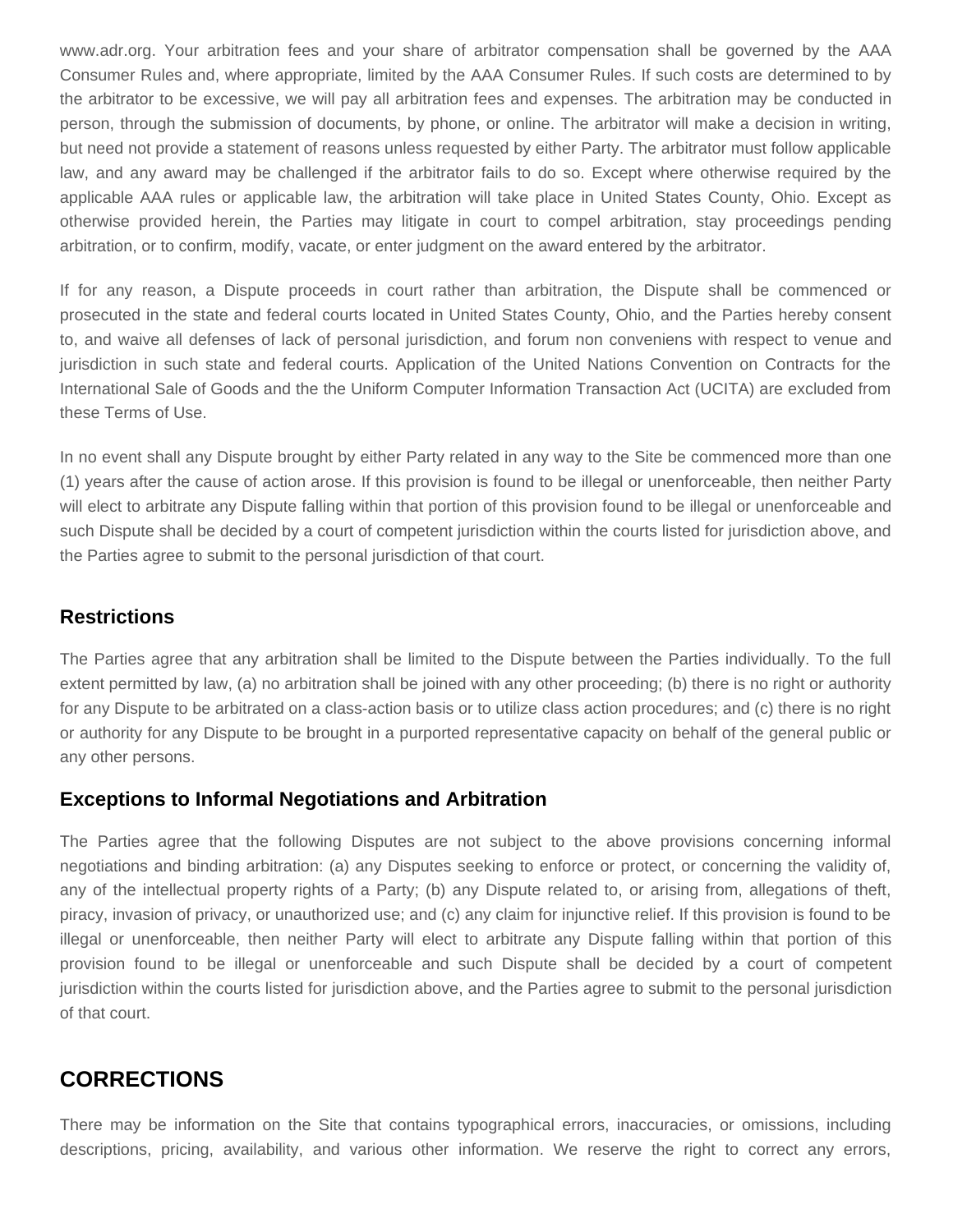inaccuracies, or omissions and to change or update the information on the Site at any time, without prior notice.

# **DISCLAIMER**

THE SITE IS PROVIDED ON AN AS-IS AND AS-AVAILABLE BASIS. YOU AGREE THAT YOUR USE OF THE SITE AND OUR SERVICES WILL BE AT YOUR SOLE RISK. TO THE FULLEST EXTENT PERMITTED BY LAW, WE DISCLAIM ALL WARRANTIES, EXPRESS OR IMPLIED, IN CONNECTION WITH THE SITE AND YOUR USE THEREOF, INCLUDING, WITHOUT LIMITATION, THE IMPLIED WARRANTIES OF MERCHANTABILITY, FITNESS FOR A PARTICULAR PURPOSE, AND NON-INFRINGEMENT. WE MAKE NO WARRANTIES OR REPRESENTATIONS ABOUT THE ACCURACY OR COMPLETENESS OF THE SITE'S CONTENT OR THE CONTENT OF ANY WEBSITES LINKED TO THE SITE AND WE WILL ASSUME NO LIABILITY OR RESPONSIBILITY FOR ANY (1) ERRORS, MISTAKES, OR INACCURACIES OF CONTENT AND MATERIALS, (2) PERSONAL INJURY OR PROPERTY DAMAGE, OF ANY NATURE WHATSOEVER, RESULTING FROM YOUR ACCESS TO AND USE OF THE SITE, (3) ANY UNAUTHORIZED ACCESS TO OR USE OF OUR SECURE SERVERS AND/OR ANY AND ALL PERSONAL INFORMATION AND/OR FINANCIAL INFORMATION STORED THEREIN, (4) ANY INTERRUPTION OR CESSATION OF TRANSMISSION TO OR FROM THE SITE, (5) ANY BUGS, VIRUSES, TROJAN HORSES, OR THE LIKE WHICH MAY BE TRANSMITTED TO OR THROUGH THE SITE BY ANY THIRD PARTY, AND/OR (6) ANY ERRORS OR OMISSIONS IN ANY CONTENT AND MATERIALS OR FOR ANY LOSS OR DAMAGE OF ANY KIND INCURRED AS A RESULT OF THE USE OF ANY CONTENT POSTED, TRANSMITTED, OR OTHERWISE MADE AVAILABLE VIA THE SITE. WE DO NOT WARRANT, ENDORSE, GUARANTEE, OR ASSUME RESPONSIBILITY FOR ANY PRODUCT OR SERVICE ADVERTISED OR OFFERED BY A THIRD PARTY THROUGH THE SITE, ANY HYPERLINKED WEBSITE, OR ANY WEBSITE OR MOBILE APPLICATION FEATURED IN ANY BANNER OR OTHER ADVERTISING, AND WE WILL NOT BE A PARTY TO OR IN ANY WAY BE RESPONSIBLE FOR MONITORING ANY TRANSACTION BETWEEN YOU AND ANY THIRD-PARTY PROVIDERS OF PRODUCTS OR SERVICES. AS WITH THE PURCHASE OF A PRODUCT OR SERVICE THROUGH ANY MEDIUM OR IN ANY ENVIRONMENT, YOU SHOULD USE YOUR BEST JUDGMENT AND EXERCISE CAUTION WHERE APPROPRIATE.

# **LIMITATIONS OF LIABILITY**

IN NO EVENT WILL WE OR OUR DIRECTORS, EMPLOYEES, OR AGENTS BE LIABLE TO YOU OR ANY THIRD PARTY FOR ANY DIRECT, INDIRECT, CONSEQUENTIAL, EXEMPLARY, INCIDENTAL, SPECIAL, OR PUNITIVE DAMAGES, INCLUDING LOST PROFIT, LOST REVENUE, LOSS OF DATA, OR OTHER DAMAGES ARISING FROM YOUR USE OF THE SITE, EVEN IF WE HAVE BEEN ADVISED OF THE POSSIBILITY OF SUCH DAMAGES. NOTWITHSTANDING ANYTHING TO THE CONTRARY CONTAINED HEREIN, OUR LIABILITY TO YOU FOR ANY CAUSE WHATSOEVER AND REGARDLESS OF THE FORM OF THE ACTION, WILL AT ALL TIMES BE LIMITED TO THE LESSER OF THE AMOUNT PAID, IF ANY, BY YOU TO US DURING THE SIX (6) MONTH PERIOD PRIOR TO ANY CAUSE OF ACTION ARISING OR \$5,000.00 USD. CERTAIN STATE LAWS DO NOT ALLOW LIMITATIONS ON IMPLIED WARRANTIES OR THE EXCLUSION OR LIMITATION OF CERTAIN DAMAGES. IF THESE LAWS APPLY TO YOU, SOME OR ALL OF THE ABOVE DISCLAIMERS OR LIMITATIONS MAY NOT APPLY TO YOU, AND YOU MAY HAVE ADDITIONAL RIGHTS.

# **INDEMNIFICATION**

You agree to defend, indemnify, and hold us harmless, including our subsidiaries, affiliates, and all of our respective officers, agents, partners, and employees, from and against any loss, damage, liability, claim, or demand, including reasonable attorneys' fees and expenses, made by any third party due to or arising out of: (1)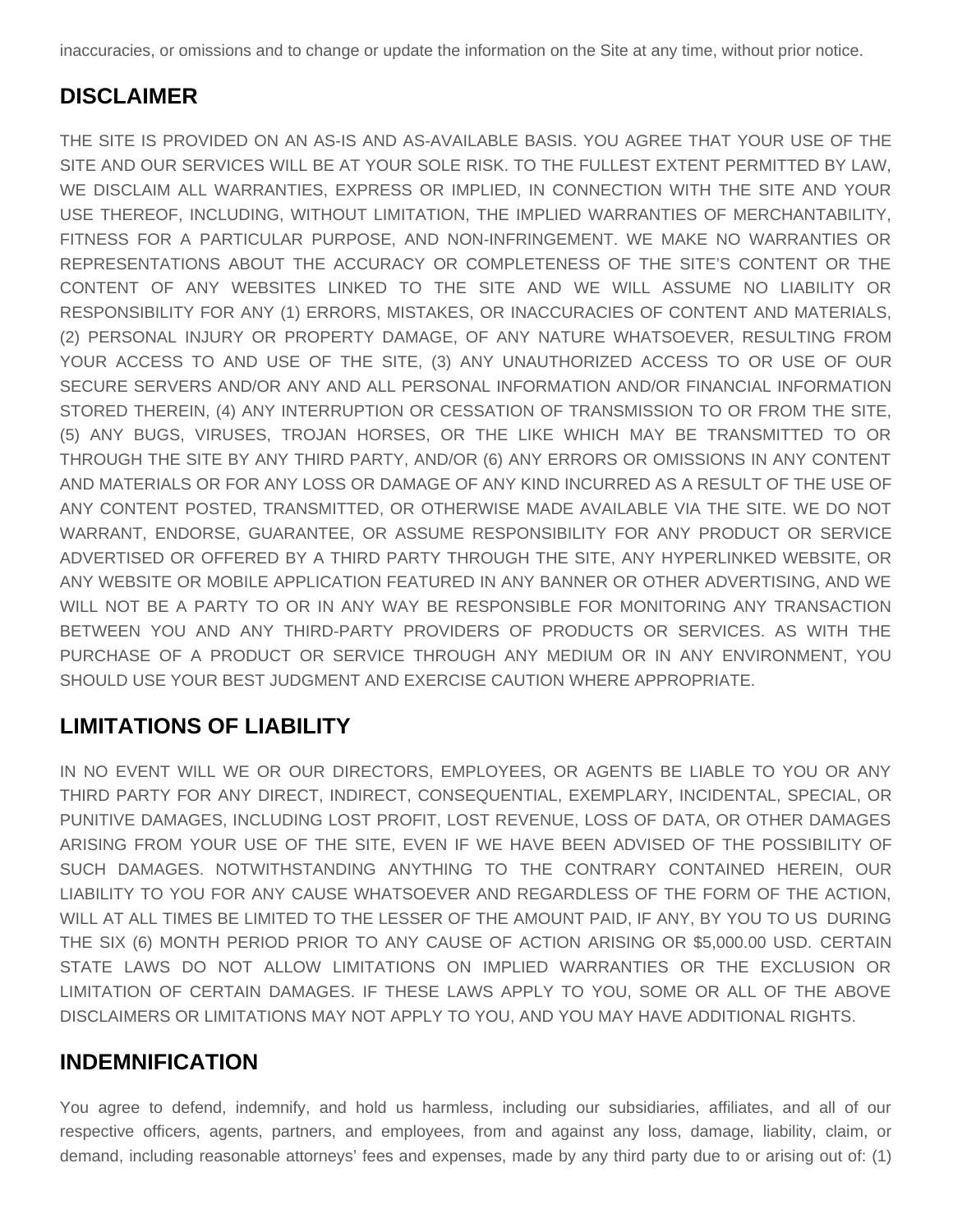use of the Site; (2) breach of these Terms of Use; (3) any breach of your representations and warranties set forth in these Terms of Use; (4) your violation of the rights of a third party, including but not limited to intellectual property rights; or (5) any overt harmful act toward any other user of the Site with whom you connected via the Site. Notwithstanding the foregoing, we reserve the right, at your expense, to assume the exclusive defense and control of any matter for which you are required to indemnify us, and you agree to cooperate, at your expense, with our defense of such claims. We will use reasonable efforts to notify you of any such claim, action, or proceeding which is subject to this indemnification upon becoming aware of it.

# **USER DATA**

We will maintain certain data that you transmit to the Site for the purpose of managing the performance of the Site, as well as data relating to your use of the Site. Although we perform regular routine backups of data, you are solely responsible for all data that you transmit or that relates to any activity you have undertaken using the Site. You agree that we shall have no liability to you for any loss or corruption of any such data, and you hereby waive any right of action against us arising from any such loss or corruption of such data.

# **ELECTRONIC COMMUNICATIONS, TRANSACTIONS, AND SIGNATURES**

Visiting the Site, sending us emails, and completing online forms constitute electronic communications. You consent to receive electronic communications, and you agree that all agreements, notices, disclosures, and other communications we provide to you electronically, via email and on the Site, satisfy any legal requirement that such communication be in writing. YOU HEREBY AGREE TO THE USE OF ELECTRONIC SIGNATURES, CONTRACTS, ORDERS, AND OTHER RECORDS, AND TO ELECTRONIC DELIVERY OF NOTICES, POLICIES, AND RECORDS OF TRANSACTIONS INITIATED OR COMPLETED BY US OR VIA THE SITE. You hereby waive any rights or requirements under any statutes, regulations, rules, ordinances, or other laws in any jurisdiction which require an original signature or delivery or retention of non-electronic records, or to payments or the granting of credits by any means other than electronic means.

# **CALIFORNIA USERS AND RESIDENTS**

If any complaint with us is not satisfactorily resolved, you can contact the Complaint Assistance Unit of the Division of Consumer Services of the California Department of Consumer Affairs in writing at 1625 North Market Blvd., Suite N 112, Sacramento, California 95834 or by telephone at (800) 952-5210 or (916) 445-1254.

# **MISCELLANEOUS**

These Terms of Use and any policies or operating rules posted by us on the Site or in respect to the Site constitute the entire agreement and understanding between you and us. Our failure to exercise or enforce any right or provision of these Terms of Use shall not operate as a waiver of such right or provision. These Terms of Use operate to the fullest extent permissible by law. We may assign any or all of our rights and obligations to others at any time. We shall not be responsible or liable for any loss, damage, delay, or failure to act caused by any cause beyond our reasonable control. If any provision or part of a provision of these Terms of Use is determined to be unlawful, void, or unenforceable, that provision or part of the provision is deemed severable from these Terms of Use and does not affect the validity and enforceability of any remaining provisions. There is no joint venture, partnership, employment or agency relationship created between you and us as a result of these Terms of Use or use of the Site. You agree that these Terms of Use will not be construed against us by virtue of having drafted them. You hereby waive any and all defenses you may have based on the electronic form of these Terms of Use